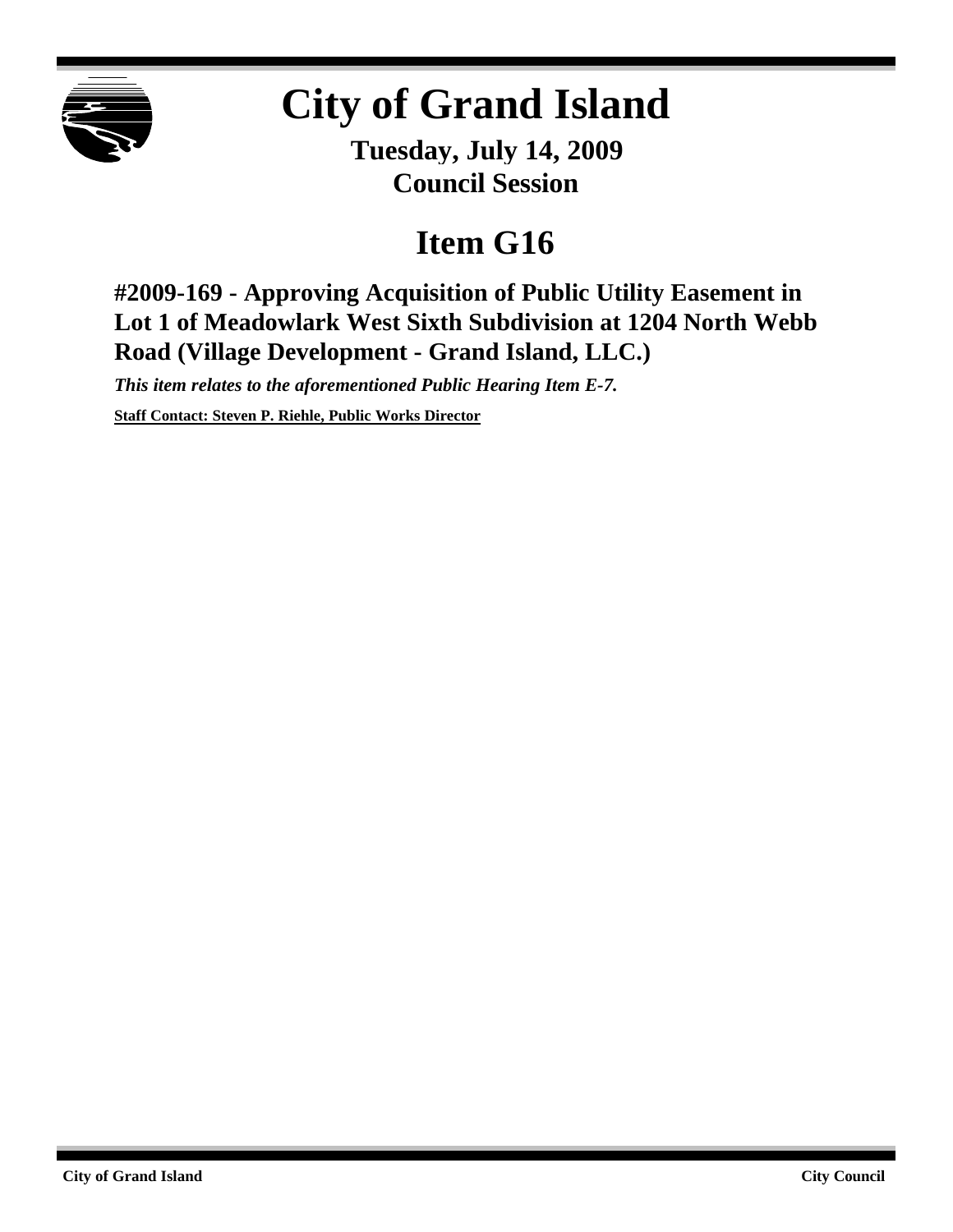## R E S O L U T I O N 2009-169

WHEREAS, a public utility easement is required by the City of Grand Island, from Village Development – Grand Island, LLC., to install, upgrade, maintain and repair public utilities and appurtenances, including lines and transformers; and

WHEREAS, a public hearing was held on July 14, 2009, for the purpose of discussing the proposed acquisition of an easement located in Lot One  $(1)$ , Meadowlark West  $6<sup>th</sup>$  Subdivision, in the City of Grand Island, Hall County, Nebraska.

NOW, THEREFORE, BE IT RESOLVED BY THE MAYOR AND COUNCIL OF THE CITY OF GRAND ISLAND, NEBRASKA, that the City of Grand Island be, and hereby is, authorized to acquire a public utility easement from Village Development – Grand Island, LLC., on the above-described tract of land.

- - -

Adopted by the City Council of the City of Grand Island, Nebraska, July 14, 2009.

Margaret Hornady, Mayor

\_\_\_\_\_\_\_\_\_\_\_\_\_\_\_\_\_\_\_\_\_\_\_\_\_\_\_\_\_\_\_\_\_\_\_\_\_\_\_

Attest:

RaNae Edwards, City Clerk

\_\_\_\_\_\_\_\_\_\_\_\_\_\_\_\_\_\_\_\_\_\_\_\_\_\_\_\_\_\_\_\_\_\_\_\_\_\_\_

Approved as to Form  $\pi$ July 9, 2009 ¤ City Attorney